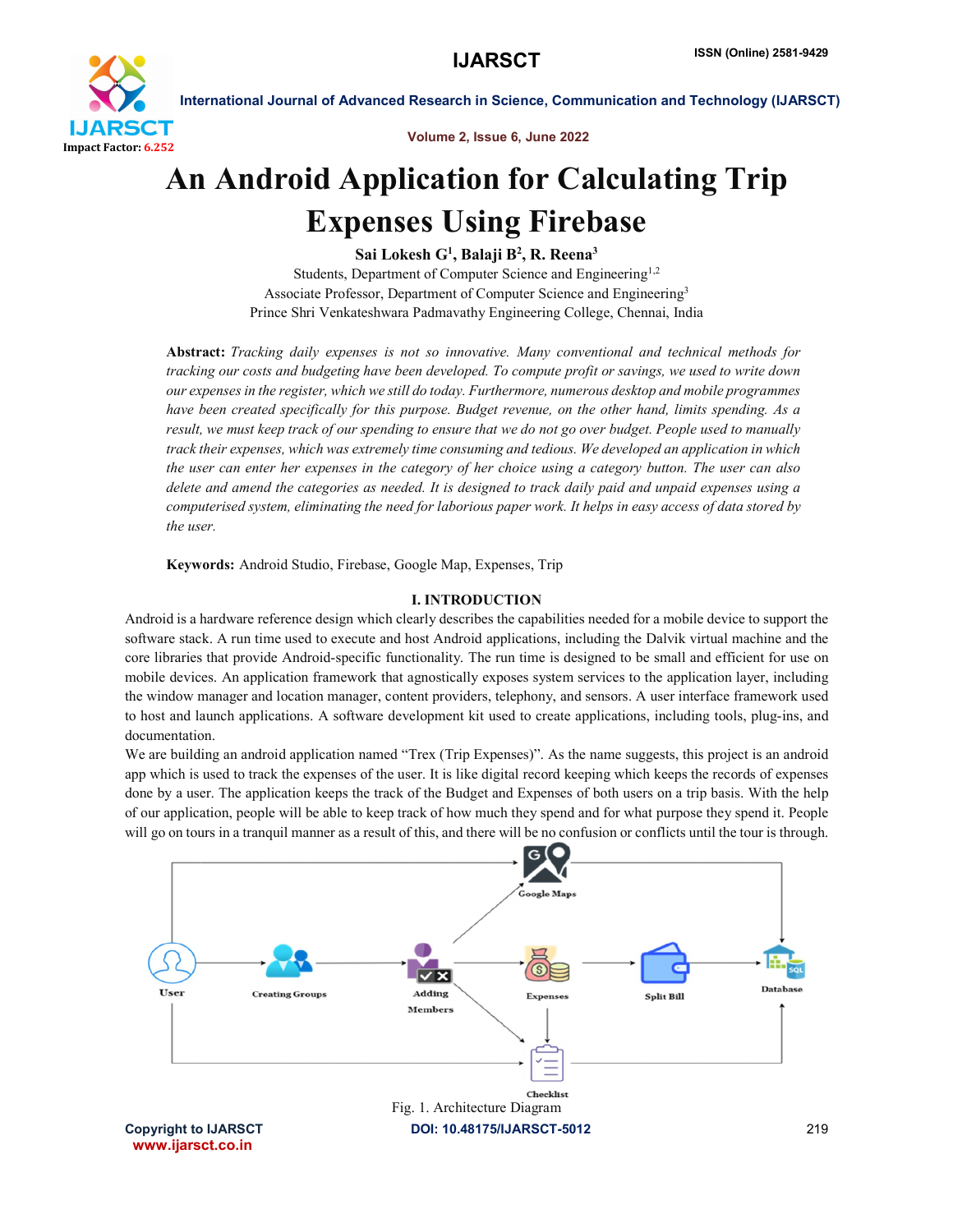

### Volume 2, Issue 6, June 2022

### II. EXISTING SYSTEM

The Existing System is developed using Angular 8 for the front-end and SQL lite for the back end. Expense Tracker app keeps track of all expenses and helps users to manage their expenses so they are on their way to financial stability. Tracking users need to register with name, phone number, address, email address, username, password and confirm password done in all applications for usage purpose. This is a mandatory process, Users can only register once, per user a single record. The remainder is determined if the type of cost in the future. All the intricacies of income or expense can be seen or refreshed or can be erased by long pressing on particular thing. Summary entries can be separated by month, year, and day. When the end of the month has reached the full payment date, all past expenses and all future expenses will be identified and displayed to the user. All the existing systems have made an application or website as an alternative for maintaining expenses in excel sheet. These application or website contains only the records of the expenditure.

### III. PROPOSED SYSTEM

"Trip Expense" is the name of the smartphone application we intend to create. As the name implies, the principal objective of this application is to compute and evenly distribute our spending. We've added new features to this software to make it easier to use and reduce the amount of manual labour required. We've designed a feature that allows us to create a group of people who are all going on the trip and track their spending and the purpose of their spending. Then we created a column that divides the members' portion of the expenses into equal amounts and shows how much is to be paid to which member. Then we added two additional features that will be quite useful: one is a separate page that will be used to list the items that should be done or covered during the trip; and the other is that we have incorporated Google Map activity to ensure the appropriate direction and to show nearby locations to visit.



Fig. 2. Process Flow

### IV. MODULE DESCRIPTION

### 4.1 User Login or Registration

The first thing a user must do after installing an application is log in or register. This is a required step because it will be used to save the user's data and processes for that account. To begin, the user must first create an account using his or her email address. If it's already set up, you may simply log in.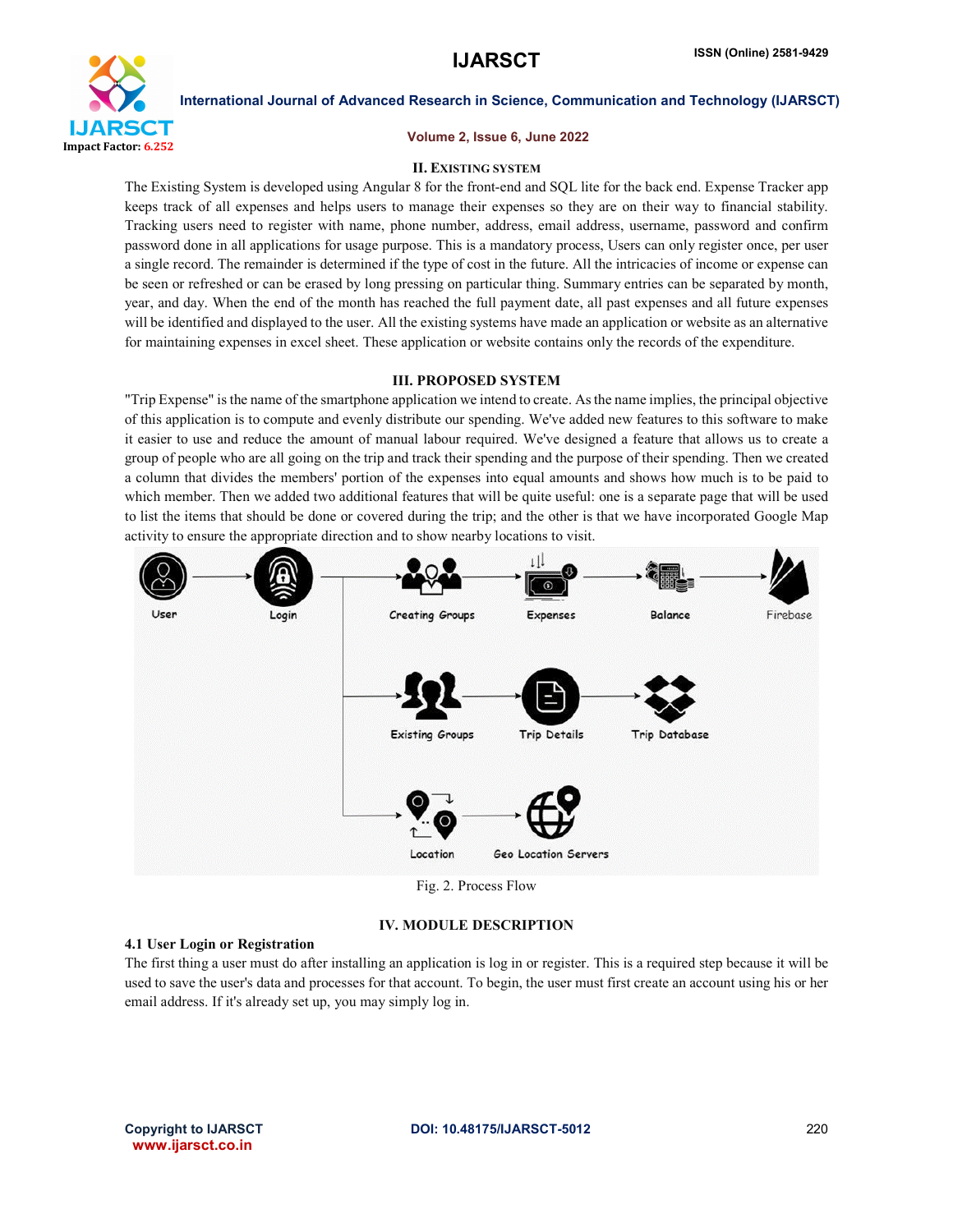**Retype Password** 

**Phone Number** 

have account? Sign In

 $\bullet$ 



## International Journal of Advanced Research in Science, Communication and Technology (IJARSCT) Volume 2, Issue 6, June 2022 Sign up Login **Email** Usernam Username Password Password  $\bullet$

 $\bullet$ 

Forgot your password?

## 4.2 Creating Groups

The user builds groups in the second module. These categories are used to separate the occurrences. Each group represents an event or journey that took place at a different time or on the same day. This will be beneficial since users will be able to see exactly how much they have spent.

Fig. 3. Login Page Fig. 4. Registration Page

| $\leftarrow$ | <b>Create New Group</b> | +2. |
|--------------|-------------------------|-----|
| Tanjore      |                         |     |
|              |                         |     |
|              |                         |     |
|              |                         |     |
|              |                         |     |
|              |                         |     |
|              |                         |     |
|              |                         |     |
|              |                         |     |
|              |                         |     |
|              |                         |     |
|              |                         |     |
|              |                         |     |
|              |                         |     |
|              |                         |     |
|              | Fig. 5. Creating Group  |     |

### 4.3 Viewing and Adding Members

This is the next module of our project. We have designed it in such a way that each time the user may view the groups, if the group is not created, then they will create a new group. This module is mainly implemented to show how many members went on the trip.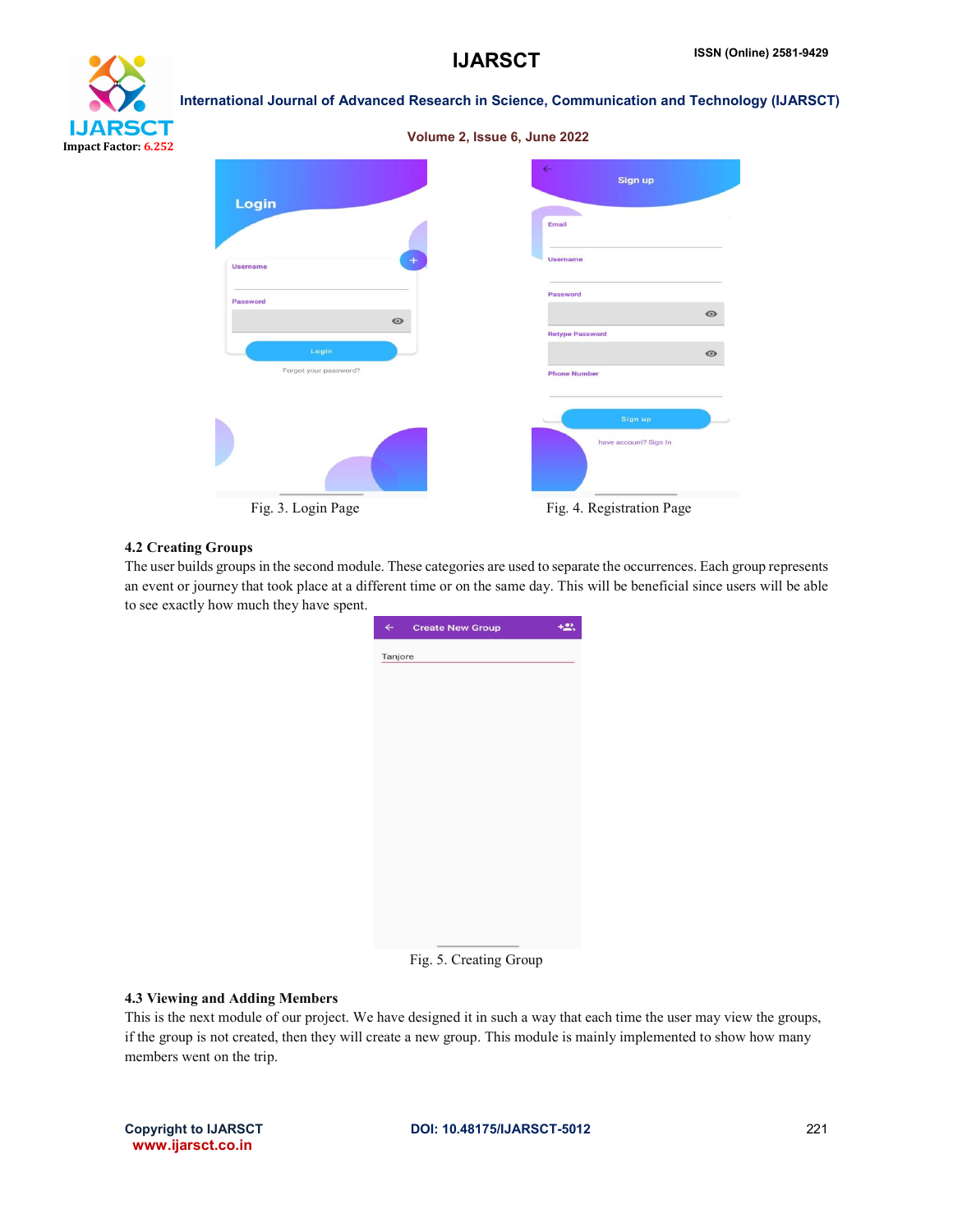# **IJARSCT** Impact Factor: 6.252

International Journal of Advanced Research in Science, Communication and Technology (IJARSCT)

| $\leftarrow$ Tanjore |                 | ŧ               |
|----------------------|-----------------|-----------------|
| <b>MEMBERS</b>       | <b>EXPENSES</b> | <b>BALANCES</b> |
| Akash                |                 |                 |
| Jaya Vel Rajan       |                 |                 |
| Balaji               |                 |                 |
| Manoj                |                 |                 |
| Sai Lokesh           |                 |                 |
|                      |                 |                 |
|                      |                 |                 |
|                      |                 |                 |

Fig. 6. Members Page

### 4.4 Adding Expenses

This module is divided into 3 parts: purpose, quantity, and members. The purpose block is used to find out what they're spending the money on, such as food, gas, gifts, and so on. The amount block reflects the amount of money he spent on that item. The member block is used to indicate who paid for that product at that moment. In general, it is used to record an expense incurred by a certain member, as well as specifics about that expense.

| <b>MEMBERS</b><br><b>EXPENSES</b><br><b>Hotel Breakfast</b><br><b>Hotel Breakfast</b><br>E<br>$-1500.00$<br>Paid By: Akash<br>₹1500.00<br>Paid by: Akash<br>$\checkmark$<br>Car<br>Б<br>Paid By: Jaya Vel Rajan<br>₹5000.00 | <b>Edit expense</b><br>$\checkmark$ | Tanjore<br>$\leftarrow$ |
|-----------------------------------------------------------------------------------------------------------------------------------------------------------------------------------------------------------------------------|-------------------------------------|-------------------------|
|                                                                                                                                                                                                                             |                                     |                         |
|                                                                                                                                                                                                                             | $INR-(\overline{\tau})$             |                         |
|                                                                                                                                                                                                                             |                                     |                         |
| <b>Stay</b><br>Е<br>Paid By: Sai Lokesh<br>₹2500.00                                                                                                                                                                         |                                     |                         |
| Lunch<br>Е<br>Paid By: Akash                                                                                                                                                                                                |                                     |                         |
| ₹2000.00<br><b>Snacks</b><br>E<br>Paid By: Manoj                                                                                                                                                                            |                                     |                         |
| ₹750.00<br>Petrol<br>E<br>Paid By: Balaji<br>₹4500.00                                                                                                                                                                       |                                     |                         |

Fig. 7. Adding Expenses Fig. 8. Viewing Expenses

### 4.5 Checking the Balances

This is the final module created for this app. This module automatically calculates and displays the amount to be provided to whomever in order to balance the team's total spending. Finally, all members together and pay an equal share of the cost of each product, comparable to the share they paid separately.

www.ijarsct.co.in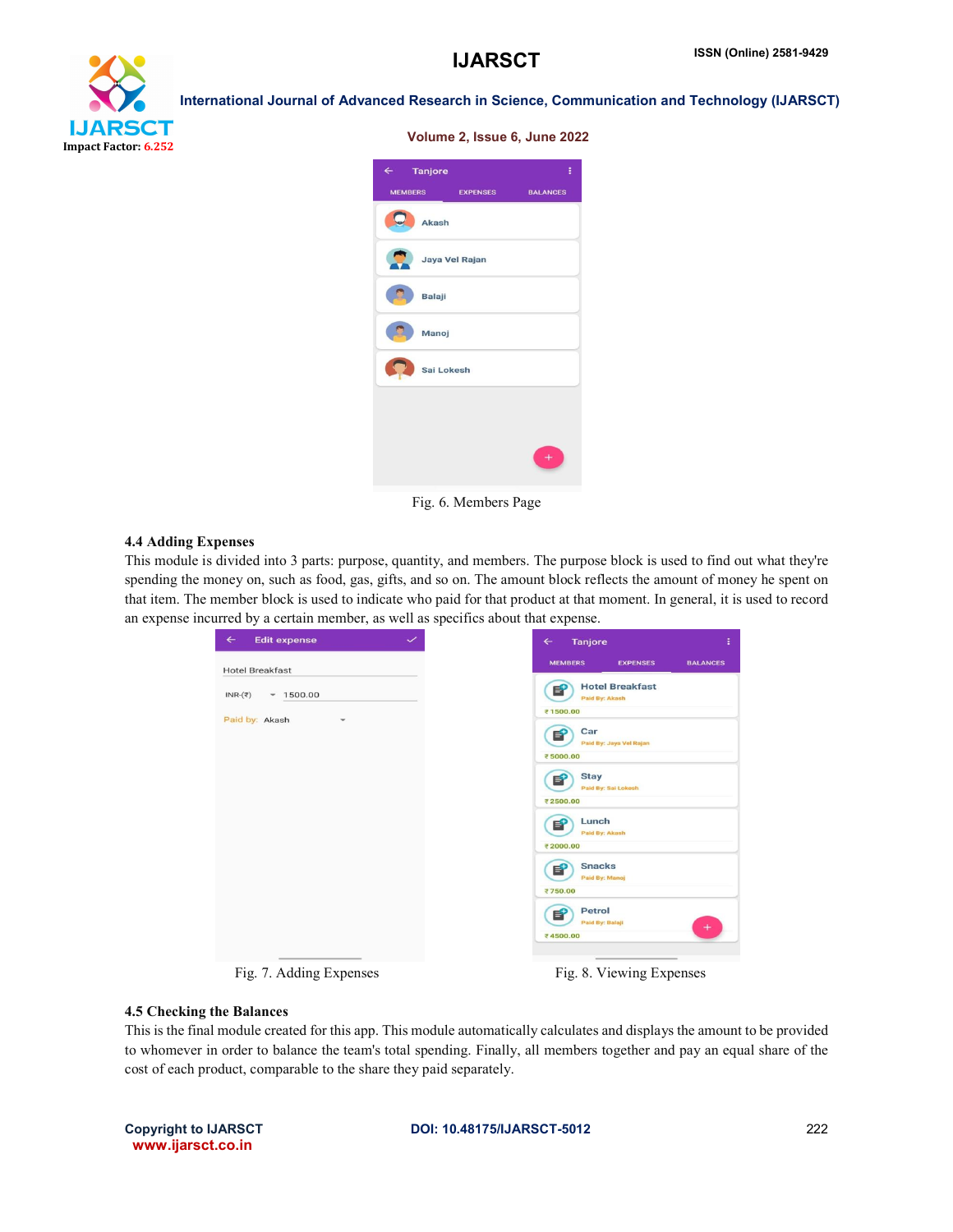

|  |  |  | <b>Volume 2, Issue 6, June 2022</b> |  |  |  |
|--|--|--|-------------------------------------|--|--|--|
|--|--|--|-------------------------------------|--|--|--|

| Who owes whom?<br>Manoj owes Jaya Vel Rajan<br>₹1750.00<br>Sai Lokesh owes Balaji<br>₹750.00<br>Manoj owes Balaji<br>₹500.00<br>Manoj owes Akash | MEMBERS EXPENSES BALANCES<br>₹250.00 | $\leftarrow$ Tanjore |  |
|--------------------------------------------------------------------------------------------------------------------------------------------------|--------------------------------------|----------------------|--|
|                                                                                                                                                  |                                      |                      |  |
|                                                                                                                                                  |                                      |                      |  |
|                                                                                                                                                  |                                      |                      |  |
|                                                                                                                                                  |                                      |                      |  |
|                                                                                                                                                  |                                      |                      |  |
|                                                                                                                                                  |                                      |                      |  |
|                                                                                                                                                  |                                      |                      |  |
|                                                                                                                                                  |                                      |                      |  |
|                                                                                                                                                  |                                      |                      |  |
|                                                                                                                                                  |                                      |                      |  |
|                                                                                                                                                  |                                      |                      |  |
|                                                                                                                                                  |                                      |                      |  |
|                                                                                                                                                  |                                      |                      |  |
|                                                                                                                                                  |                                      |                      |  |

Fig. 9. Balance Page

Android is a hardware reference design which clearly describes the capabilities needed for a mobile device to support the software stack. A run time used to execute and host Android applications, including the Dalvik virtual machine and the core libraries that provide Android-specific functionality. The run time is designed to be small and efficient for use on mobile devices. An application framework that agnostically exposes system services to the application layer, including the window manager and location manager, content providers, telephony, and sensors. A user interface framework used to host and launch applications. A software development kit used to create applications, including tools, plug-ins, and documentation.

We are building an android application named "Trex (Trip Expenses)". As the name suggests, this project is an android app which is used to track the expenses of the user. It is like digital record keeping which keeps the records of expenses done by a user. The application keeps the track of the Budget and Expenses of both users on a trip basis. With the help of our application, people will be able to keep track of how much they spend and for what purpose they spend it. People will go on tours in a tranquil manner as a result of this, and there will be no confusion or conflicts until the tour is through.

### V. CONCLUSION

The spreadsheet and paper-based expense reporting processes became old things nowadays. The ups and downs within the economy and price of living have forced companies to appear for alternative routes to manage expenses. Deploying an easy system can find you with inaccuracy and an absence of visibility. We are hereby concluding that the appliance we've got designed are going to be very useful for users to manage their expenditure spent individually or by a gaggle of members. It'll solve the budgetary problems that occur between friends while travelling and work a snug and peaceful journey. This application makes the splitting work easier and quicker, and also the users can get paid their balances immediately. This may be one in all the most important applications that may be employed in the near future.

### VI. FUTURE SCOPE

The next-generation travel and expense management apps mustn't only accelerate the expense management process but also include mobile and cloud integration capabilities that add tremendous value to the business bottom line. Within the future, management software should be able to provide greater visibility into spending and standardize critical procedures and new features like chat options between the members and cash options might happen. We are in our superior international have been we're the use of the computerized process. So, in close to future, it is probably a essential utility because it robotically calculates the prices and suggests the split-ups. It enables us in storing records. In the imminent years, this can have an up to date model which enables us to hold the day by day and month-to-month expenditure. This utility might be an visit utility for the human beings because it will display the locations to discover with right direction.

www.ijarsct.co.in